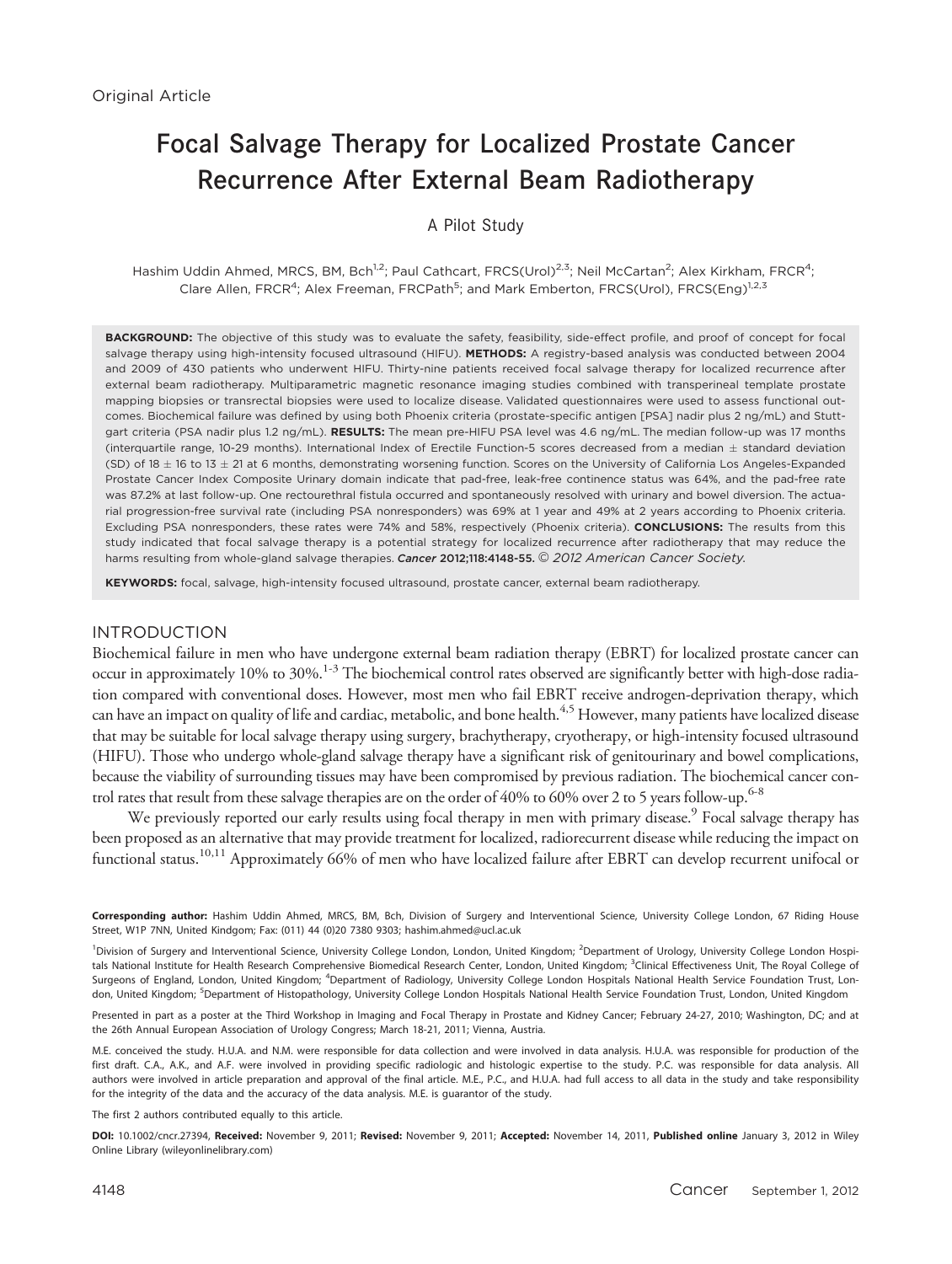unilateral cancer, and the main site of recurrence is usually the site of the index lesion before EBRT.<sup>12-16</sup> By targeting this lesion with a margin of normal tissue, side effects may be reduced by minimizing collateral tissue damage with acceptable cancer control.<sup>17-19</sup> To test this hypothesis, we evaluated the safety, feasibility, side-effect profile, and early cancer control rates of focal salvage therapy using HIFU.

# MATERIALS AND METHODS

Institutional review board exemption was granted by the local ethics committee (National Research Ethics Service [United Kingdom] approved; University College London Hospital Committee A). All patients who underwent HIFU were placed in a registry subject to our local institution governance procedures. Between 2004 and 2009, 430 patients underwent HIFU treatment using the Sonablate 500 device (Focus Surgery Inc, Indianapolis, Ind). Of these, 40 patients underwent whole-gland salvage therapy, and 39 patients underwent focal salvage therapy when they developed a biochemical recurrence after EBRT. The whole-gland cohort has been reported elsewhere.<sup>20</sup>

# Patient Selection

All 39 men underwent histologic verification of locally recurrent disease after multiparametric (mp)-magnetic resonance imaging (MRI) studies of the prostate (T2 weighted, diffusion-weighted, dynamic contrast-enhanced, 1.5-Tesla, pelvic-phased array; Siemens, Munich, Germany). Pelvic MRI, radioisotope bone-scan, and fluorodeoxyglucose-positron emission tomography (FDG-PET) studies were used to exclude macroscopic metastases. All men had histologically proven, localized cancer (radiologic stage  $\leq$ T3aN0M0 but excluding clinical stage T3a). Inclusion criteria were broad with no limits placed on characteristics of the pre-EBRT cancer, PSA levels, kinetics of recurrence, or grade of recurrent disease.

#### Disease Localization

Disease was localized using prostate mp-MRI studies in combination with either transperineal template prostate mapping (TPM) biopsies using a 5-mm sampling frame or transrectal ultrasound (TRUS) biopsies (only if the positive cores matched the side of the MRI lesion). The latter group underwent hemiablation salvage HIFU.

# Focal Salvage High-Intensity Focused Ultrasound Protocol

The principles of HIFU are described as follows: By using a cylindrical piezoelectric ceramic transducer, ultrasonic waves are generated and then focused (using either a spherical plate or a flat plate with an appropriate lens) to a target area determined by the focal length of the lens. The sound waves are transmitted to the tissues by a coupling mechanism from a transducer placed either extracorporeally or transrectally. Transrectally, this is achieved by placing the probe within a condom filled with chilled, circulating, degassed water. The dimensions of the target area are determined by the focal length of the transducer, the applied frequency, the intensity of the applied power  $(W/cm<sup>2</sup>)$ , and the duration of the shot. The lesion produced is pseudoellipsoid in shape and is referred to as the *focal zone*. Its long axis lies at right angles to the transducer and is greatest in length toward the transducer. Tissue destruction is produced by thermal, mechanical, and cavitation effects to produce a clearly demarcated region of coagulative necrosis surrounded by ''normal'' tissue on microscopic examination. Thermal energy comes from absorption of mechanical energy. Adequate cell kill can be produced by even short exposure (1 second) to temperatures of  $\geq$  60 $\degree$ C, which has been adopted as the minimum target temperature. In practice, this temperature is easily attained with temperatures of  $\geq$ 80 $\degree$ C recorded during HIFU therapy. Cooling because of tissue perfusion in the focal zone is not a problem, because the rate of heating is greater than that of cooling when the exposure time is within a window of 3 seconds. The mechanical effects of HIFU are more complex and involve shear forces, torque, and streaming. They result in destruction through both physical and thermal means. Cavitation results from gas (bubble) formation within cells. It is caused by heat and mechanical energy deposition, causing bubbles to oscillate.

All men had a suprapubic catheter placed that was removed 2 to 6 weeks after treatment, depending on individual patient voiding. Men received ciprofloxacillin antibiotics for 7 days postoperatively. Focal salvage therapy was either hemiablation (ablation of the lobe up to urethra) or quadrant ablation (ablation of 1 half of the lobe anterior or posterior). If there was multifocal cancer, then the patient underwent index lesion ablation if the untreated areas had  $\leq$ 1 core with  $\leq$ 3 mm 3 + 3 disease (on TPM) and/or no lesion on mp-MRI.

# Follow-Up

Clinic visits occurred every 3 months to record adverse events and serum PSA level. Validated questionnaires included the International Prostate Symptoms Score (IPSS), the University of California Los Angeles-Expanded Prostate Cancer Index Composite (UCLA-EPIC) Urinary domain, and the International Index of Erectile Function-5 point scale (IIEF-5).<sup>21,22</sup> A higher IPSS indicates worsening symptoms, a lower UCL-EPIC score indicates worsening symptoms, and a lower IIEF-5 indicates worsening erectile function.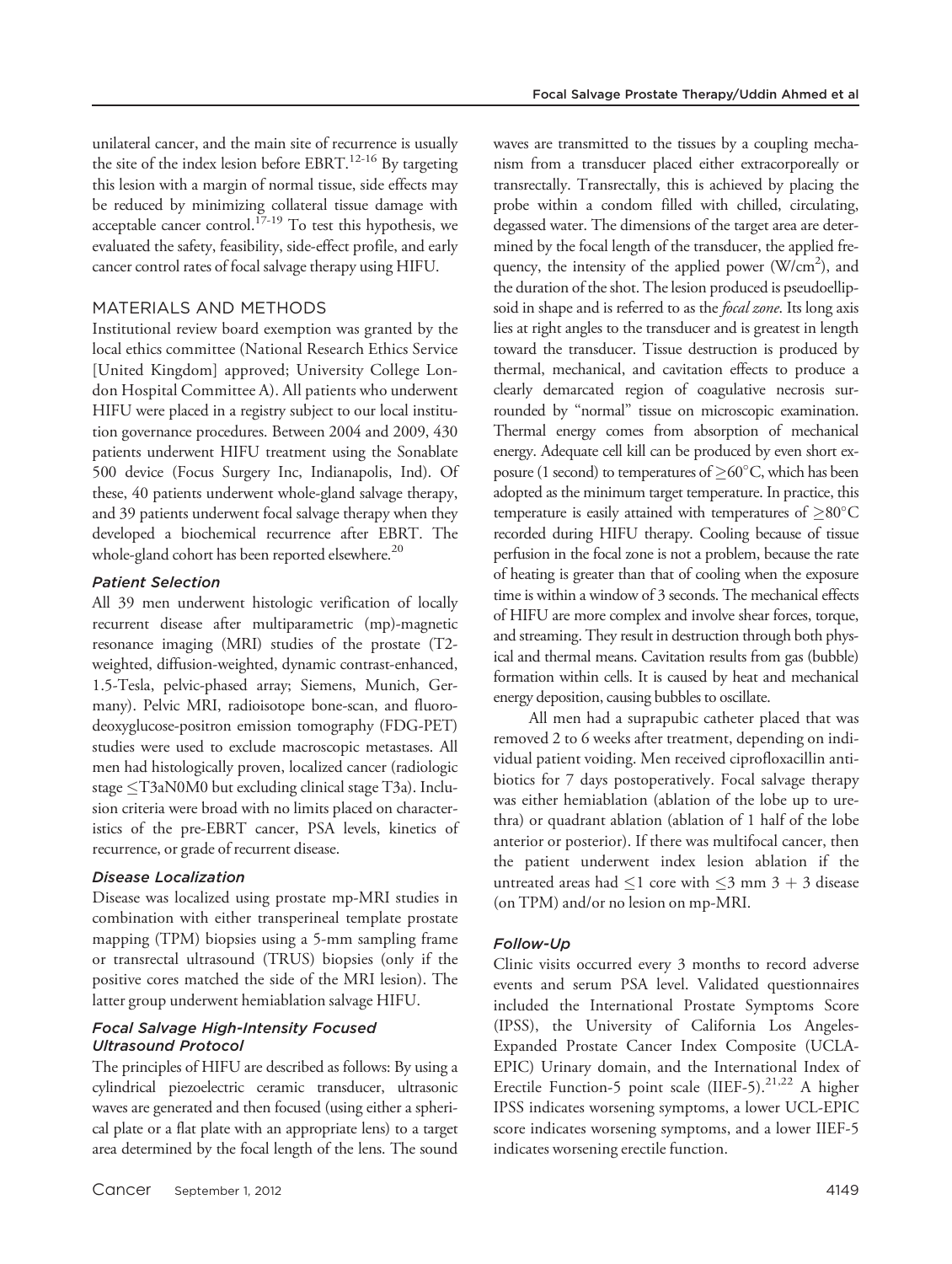Table 1. Baseline Data for Men Undergoing Focal Salvage High-Intensity Focused Ultrasound for Radiorecurrent Prostate Cancer

| <b>Characteristic</b>                                              | <b>Value</b>                    |
|--------------------------------------------------------------------|---------------------------------|
| <b>Preoperative characteristics</b>                                |                                 |
| No. of patients                                                    | 39                              |
| Age: Mean±SD, y                                                    | $70.5 + 6.8$                    |
| PSA: Mean/median [range], ng/mL                                    | 4.6/3.3. [0.02-27.9]            |
| <b>Pre-EBRT</b> characteristics                                    |                                 |
| PSA: Mean/median [range], ng/mL (n=29)                             | 24/19 [0.2-129]                 |
| Gleason score: No. of patients                                     |                                 |
| $\leq 6$                                                           | 18                              |
| $3 + 4$                                                            | 6                               |
| $4 + 3$                                                            | $\overline{2}$                  |
| $4 + 4$                                                            | $\overline{2}$                  |
| Not known                                                          | 11                              |
| D'Amico risk group <sup>a</sup>                                    |                                 |
| Low                                                                | 6                               |
| Intermediate                                                       | 13                              |
| High                                                               | 15                              |
| Not known                                                          | 5                               |
| <b>EBRT</b> characteristics<br>Total dose: Mean/median [range], Gy |                                 |
| No. of fractions: Mean/median [range]                              | 63/64 [50-74]                   |
| Time from EBRT to salvage focal HIFU:                              | 29/32 [16-37]<br>7.2/6.5 [4-15] |
| Mean/median [range], y                                             |                                 |
| <b>Post-EBRT biopsy characteristics</b>                            |                                 |
| No. of patients: Mean/median                                       | 26/20                           |
| No. positive: Mean/median                                          | 4.4/4                           |
| No. with cancer (%)                                                | 40 (48.3)                       |
| Gleason score: No. of patients (%)                                 |                                 |
| 6                                                                  | 2(5.3)                          |
| $\overline{7}$                                                     | 32 (84.2)                       |
| >8                                                                 | 4(10.5)                         |
| Overall Gleason score [range]                                      | $7 [6-9]$                       |
| Tumor classification: No. of patients (%)                          |                                 |
| T1c-T2                                                             | 25(64.1)                        |
| T3                                                                 | 33.3 (20)                       |
| Unknown                                                            | 2.6(1)                          |
| Prostate volume: Mean/median, mL                                   | 26/31                           |
| Prior hormone therapy: No. of patients (%)                         | 29 (74.4)                       |

Abbreviations: EBRT, external beam radiotherapy; PSA, prostate-specific antigen; SD, standard deviation.

<sup>a</sup> Patients who were referred to the authors' center usually had data available on PSA, Gleason grade, and overall risk category but had no staging information available on pre-EBRT disease.

Our protocol required that any 2 consecutive rises in PSA were investigated using mp-MRI and further TPM. In men who had a rising PSA level and the absence of cancer in the prostate, a bone scan was obtained to determine the presence of macroscopic metastatic disease. For the purpose of this study, oncologic failure was defined according to 4 sets of criteria. The first 2 used post-therapy PSA kinetics alone (Phoenix criteria, PSA nadir plus 2.0 ng/mL; Stuttgart criteria, PSA nadir plus 1.2 ng/mL), and the third and fourth used a combination of Phoenix

Table 2. Perioperative Outcomes After Focal Salvage High-Intensity Focused Ultrasound for Radiorecurrent Prostate Cancer

| <b>Perioperative Outcome</b>                     | Focal<br><b>Salvage</b> |
|--------------------------------------------------|-------------------------|
| Type of focal therapy: No. of patients           |                         |
| Hemiablation                                     | 16                      |
| <b>Focal ablation</b>                            | 23                      |
| In-hospital stay: Mean/median, d                 | 1.5/1                   |
| Average no. of treatments                        | 1.1                     |
| Procedure time: Mean/median, min                 | 77/80                   |
| Suprapubic catheter: No. of patients (%)         | 32 (86)                 |
| Successful trial of void at first attempt, %     | 83                      |
| Postfocal salvage HIFU endoscopic procedures     |                         |
| No. of procedures per patient                    | 0.31                    |
| Local anesthetic dilatation: No. of patients (%) | 1(3)                    |
| Washout of debris: No. of patients (%)           | 5(18)                   |
| BNI/resection of necrotic tissue:                | 3(8)                    |
| No. of patients (%)                              |                         |
| Epididymitis/urinary tract infection:            | 3(8)                    |
| No. of patients (%)                              |                         |
| Osteitis pubis: No. of patients (%)              | 0(0)                    |
| Rectourethral fistula: No. of patients (%)       |                         |
| After 1 salvage treatment                        | 1(2.6)                  |
| After redo salvage treatment                     | 0(0)                    |
|                                                  |                         |

Abbreviations: BNI, bladder neck incision; HIFU, high-intensity focused ultrasound.

or Stuttgart PSA kinetics with post-therapy biopsy status and need for androgen-deprivation therapy.

#### **Statistics**

Actuarial recurrence-free survival rates were used to report failure for all 4 criteria. All patients were censored on the date of their last follow-up appointment or at the time of death. All statistical analyses were performed using Stata software (version 8; Stata Corp., College Station, Tex).

#### RESULTS

#### Baseline Demographics and Perioperative **Outcomes**

Baseline demographics are summarized in Table 1, and perioperative outcomes are summarized in Table 2. Patients originally received a mean of 63 grays (Gy) in a mean of 29 fractions, and all men received conformal beam radiation therapy a mean of 7.2 years before referral for biochemical failure. Twenty men underwent mp-MRI and TPM biopsies, and 19 men underwent mp-MRI and TRUS-guided biopsies. The 1 man who developed a rectourethral fistula was managed conservatively, and the fistula resolved spontaneously after 6 months of suprapubic catheter drainage and colostomy, as confirmed on repeat serial MRI studies, urethrograms, and clinical symptoms. This man had disease with a higher risk of recurrence in a very small, 17-mL prostate, 75%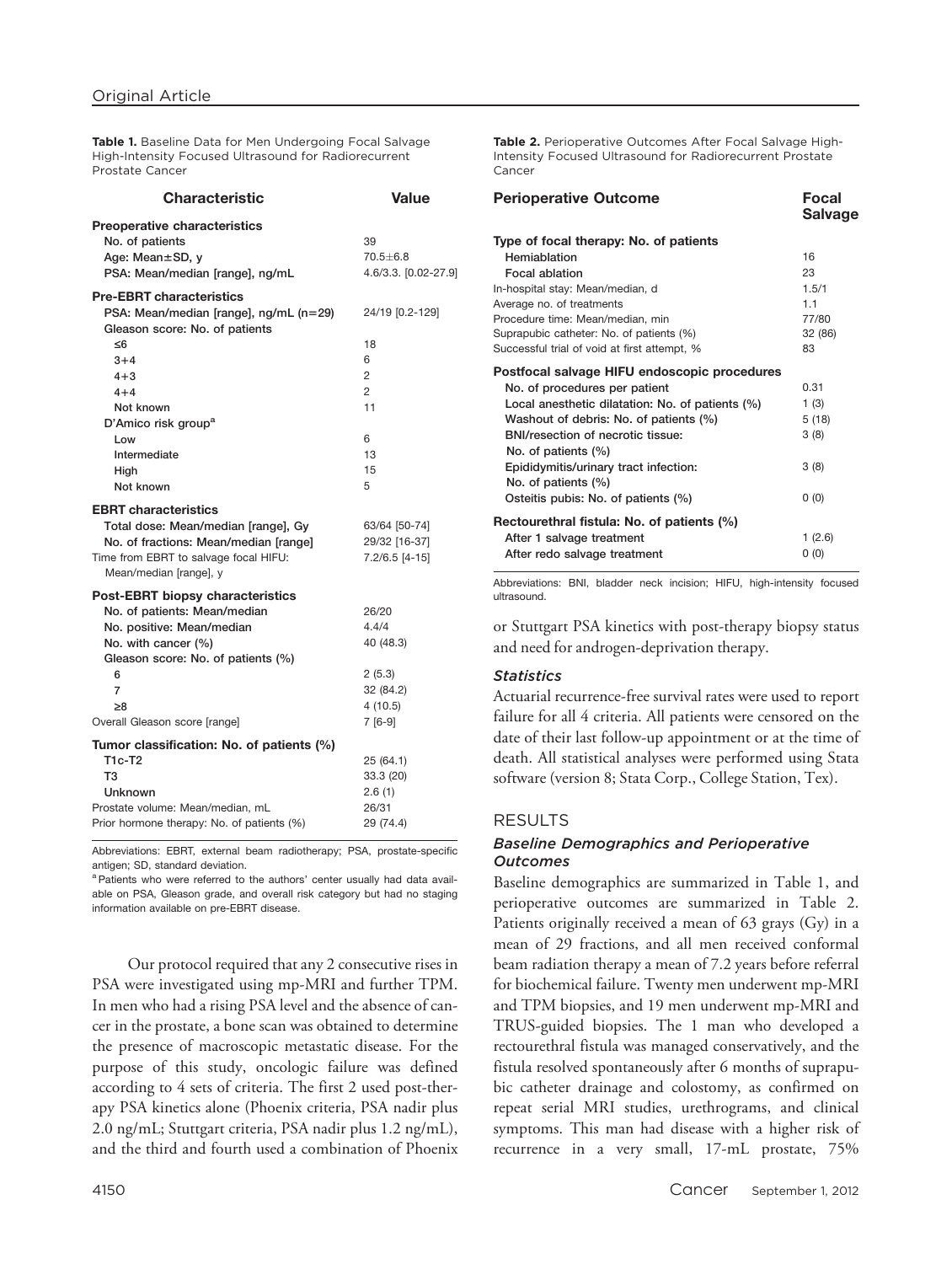Table 3. Complications Classified According to the Modified Clavien System for Reporting Surgical Complications

| <b>Clavien</b><br>Grade | <b>Definition</b>                                                                                                                                                                                                   | No. of<br>Patients (%) |
|-------------------------|---------------------------------------------------------------------------------------------------------------------------------------------------------------------------------------------------------------------|------------------------|
|                         | Any deviation from the normal intraoperative or postoperative course, including the need for pharmacologic<br>treatment other than antiemetics, antipyretics, analgesics, diuretics, electrolytes, or physiotherapy | 3(8)                   |
| 2                       | Complications needing only the use of intravenous medications, total intravenous nutrition, or blood transfusion                                                                                                    | 0(0)                   |
| 3a                      | Complications needing surgical, endoscopic, or radiologic intervention under local anesthesia                                                                                                                       | 1(3)                   |
| 3 <sub>b</sub>          | Complications needing surgical, endoscopic, or radiologic intervention under general anesthesia                                                                                                                     | 9(23)                  |
| 4a                      | Life-threatening complications requiring intensive care unit management: Single-organ dysfunction                                                                                                                   | 0(0)                   |
| 4 <sub>b</sub>          | Life-threatening complications requiring intensive care unit management: Multiorgan dysfunction                                                                                                                     | 0(0)                   |
| 5                       | Death of the patient                                                                                                                                                                                                | 0(0)                   |

Table 4. Functional Outcomes After Whole-Gland and Focal Salvage High-Intensity Focused Ultrasound for Radiorecurrent Prostate Cancer

| Focal<br><b>Salvage</b> |
|-------------------------|
| $10.1$ [11]             |
| 13 [12]                 |
| $-2.4 + 7.8$            |
| 0(0)                    |
| 5/39(12.8)              |
| 5(12.8)                 |
| 25/39 (64.1)            |
| $18 + 16$               |
| $13 + 21$               |
|                         |

Abbreviations: IIEF-15, International Index of Erectile Function 15-point scale; IPSS, International Prostate Symptoms Score; SD, standard deviation.

ungradeable prostate cancer on biopsy pre-HIFU with 11 of 16 cores positive, and T3b disease on MRI staging. He had received hormones pre-HIFU once biochemical failure was diagnosed. His original radiation therapy was 74 Gy 4 years before salvage HIFU for very-high-risk prostate cancer with a diagnostic PSA level of 81 ng/mL and a Gleason score of  $3 + 5$  on original diagnostic TRUS-guided biopsies. It is probable that very high energy levels were delivered, as needed; however, these, combined with a small gland with extensive disease that required seminal vesicle treatment, were all contributory factors. Table 3 summarizes these data according to the modified Clavien classification.<sup>23,24</sup>

# Functional Outcomes

Functional outcomes are summarized in Table 4. Padfree, leak-free continence status after treatment was 64%, and the pad-free rate was 87% as measured at last followup (UCLA Urinary Continence domain). IIEF-5 scores decreased from a median of 18 to 13 at 6 months.

# Cancer Control Outcomes

The cancer control outcomes are summarized in Tables 5 and 6 and in Figures 1 and 2. A PSA response to treatment was observed in 87% of patients. Furthermore, to identify Table 5. Cancer Control Outcomes After Focal Salvage High-Intensity Focused Ultrasound for Radiorecurrent Prostate Cancer

| <b>Outcome</b>                     | Median [IQR] or<br>No. of Patients (%) |
|------------------------------------|----------------------------------------|
| Follow-up, mo                      | 17 [10-29]                             |
| PSA nadir, ng/mL                   | $0.57$ [0.1-2.3]                       |
| Mean time to PSA nadir, mo         | 4.3                                    |
| Hormone therapy after salvage HIFU | 16 (41)                                |
| Biopsy after salvage therapy       | 9(23)                                  |
| Positive biopsy                    | 4(44)                                  |
|                                    |                                        |

Abbreviations: HIFU, high-intensity focused ultrasound; IQR, interquartile range; PSA, prostate-specific antigen.

a group with poorer outcomes, we divided the cohort into those who achieved a PSA nadir  $\langle 0.5 \text{ ng/mL} (44\%)$  and those who did not (56%). Of those who achieved this nadir, the 1-year, 2-year, and 3-year biochemical-free survival rates were 86%, 75% and 63%, respectively (Phoenix criteria), and 86%, 76%, and 42%, respectively (Stuttgart criteria). When a positive biopsy and the need for androgen-deprivation therapy were included in the calculation, these rates decreased to 79%, 67%, and 45%, respectively (Phoenix criteria), and 79%, 67%, and 30%, respectively (Stuttgart criteria) (Fig. 3). For those in whom the nadir was not achieved, the 1-year, 2-year, and 3-year biochemical-free survival rates were 55%, 24%, and 0%, respectively (Phoenix criteria), and 43%, 12%, and 0%, respectively (Stuttgart criteria). When a positive biopsy and the need for androgen-deprivation therapy were included, these rates decreased to 55%, 24%, and 0%, respectively (Phoenix criteria), and 43%, 12%, and 0%, respectively (Stuttgart criteria).

Two patients (5%) developed metastases, which were observed on bone scans during follow-up. The first patient received neoadjuvant hormone therapy for Gleason 7, 5-mm cancer core length, 40% core involvement, and T3 disease before HIFU. His PSA nadir was 0.61 ng/mL. The second patient had a PSA nadir of only 5.3 ng/mL after HIFU with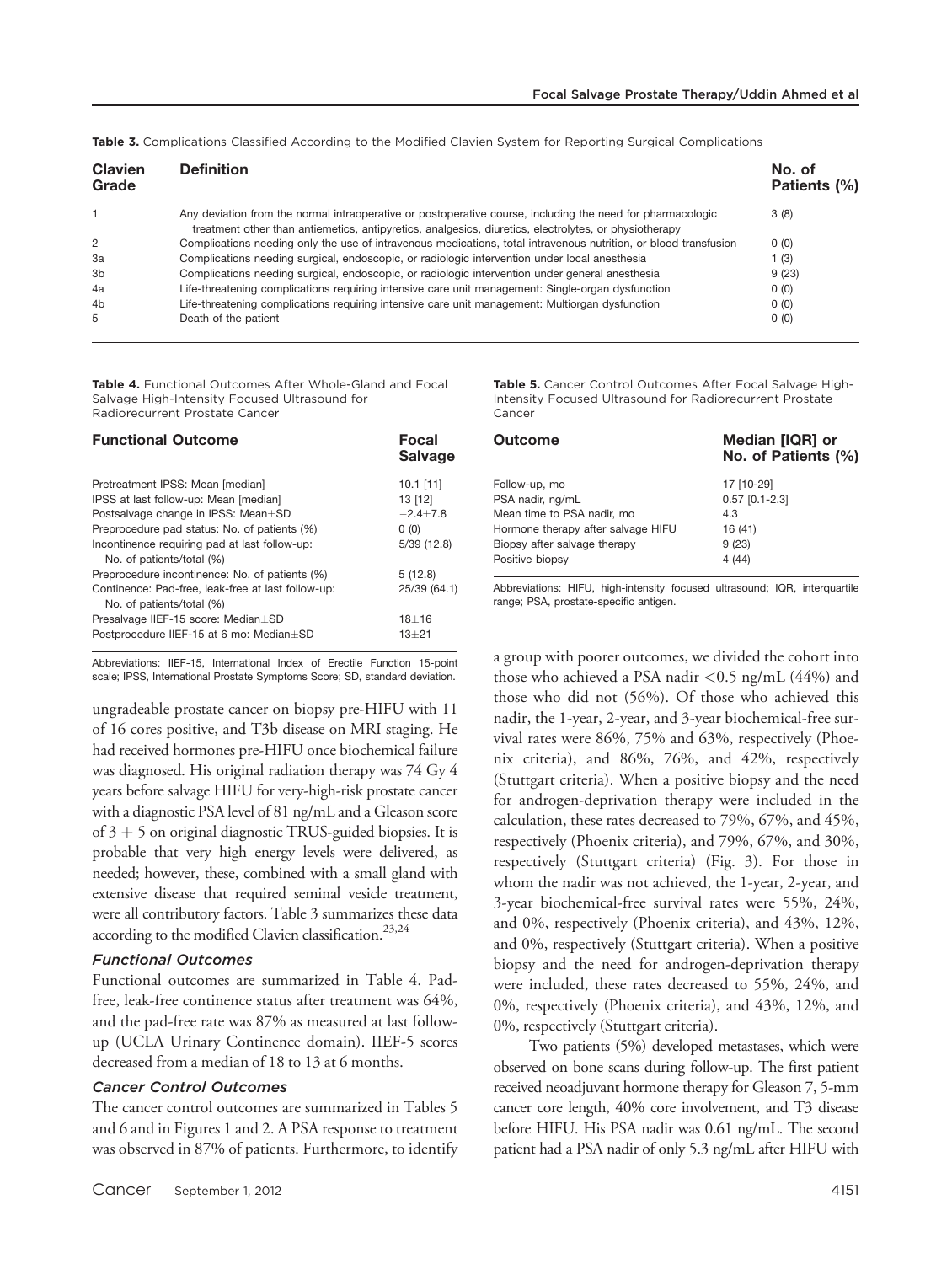Table 6. Progression-Free Survival After Focal Salvage High-Intensity Focused Ultrasound for Radiorecurrent Prostate Cancer

|                                                                                   | <b>Progression-Free</b><br>Survival Rate, % |         |  |  |  |
|-----------------------------------------------------------------------------------|---------------------------------------------|---------|--|--|--|
| Criteria                                                                          | 1 Year                                      | 2 Years |  |  |  |
| Biochemical only: Phoenix criteria <sup>a</sup>                                   |                                             |         |  |  |  |
| Including PSA nonresponders                                                       | 69                                          | 49      |  |  |  |
| <b>Excluding PSA nonresponders</b>                                                | 74                                          | 58      |  |  |  |
| PSA nadir <0.5 ng/mL <sup>b</sup>                                                 | 86                                          | 75      |  |  |  |
| Phoenix criteria with or without positive post-treatment                          |                                             |         |  |  |  |
| biopsy, with or without initiation of hormone therapy <sup>a</sup> , <sup>c</sup> |                                             |         |  |  |  |
| Including PSA nonresponders                                                       | 62                                          | 43      |  |  |  |
| <b>Excluding PSA nonresponders</b>                                                | 66                                          | 50      |  |  |  |
| PSA nadir <0.5 ng/mL <sup>b</sup>                                                 | 79                                          | 67      |  |  |  |
| Biochemical only: Stuttgart criteria <sup>d</sup>                                 |                                             |         |  |  |  |
| Including PSA nonresponders                                                       | 63                                          | 42      |  |  |  |
| <b>Excluding PSA nonresponders</b>                                                | 67                                          | 49      |  |  |  |
| PSA nadir <0.5 ng/mL <sup>b</sup>                                                 | 86                                          | 76      |  |  |  |
| Stuttgart criteria with or without positive post-treatment                        |                                             |         |  |  |  |
| biopsy, with or without initiation of hormone therapy <sup>c</sup> , <sup>d</sup> |                                             |         |  |  |  |
| Including PSA nonresponders                                                       | 56                                          | 37      |  |  |  |
| <b>Excluding PSA nonresponders</b>                                                | 58                                          | 43      |  |  |  |
| PSA nadir <0.5 ng/mL <sup>b</sup>                                                 | 79                                          | 67      |  |  |  |
|                                                                                   |                                             |         |  |  |  |

Abbreviations: HIFU, high-intensity focused ultrasound; PSA, prostate-specific antigen.

a PSA nadir plus 2 ng/m/L.

 $b$  Forty-four percent of the entire cohort achieved a PSA nadir <0.5ng.mL.

 $\textdegree$  Failure was regarded as any 1 or more of these criteria.

<sup>d</sup> PSA nadir plus 1.2 ng/mL.

presalvage Gleason 7, 8-mm cancer, and T1c disease. He also received neoadjuvant therapy. Both patients probably had micrometastatic disease at the time of salvage treatment.

#### **DISCUSSION**

# Summary of Results

Focal salvage therapy using HIFU for radiorecurrent prostate cancer is feasible and appears to exhibit a favorable balance of harms and benefits. It can be carried out as a short-stay procedure with encouraging genitourinary and bowel toxicity in the high-risk group that we studied. In the short follow-up of this study, the cancer control rates appear to be encouraging.

#### Limitations

Before discussing the clinical implications of these results, it is important to detail the limitations of our study. First, the series had a short follow-up. Although our primary objective was to evaluate side effects and adverse events of focal salvage therapy, we believed it was important to report the limited cancer control outcomes.

Second, approximately 50% of men underwent mp-MRI after a 10 to 12 core TRUS biopsy that was per-



Figure 1. This Kaplan-Meier curve demonstrates biochemical progression-free survival after focal salvage high-intensity focused ultrasound therapy according to Phoenix criteria (prostate-specific antigen [PSA] nadir plus 2.0 ng/mL, including PSA nonresponders).



Figure 2. This Kaplan-Meier curve demonstrates biochemical progression-free survival after focal salvage high-intensity focused ultrasound therapy according to Phoenix criteria (prostate-specific antigen [PSA] nadir plus 2.0 ng/mL; excluding PSA nonresponders).

formed before referral to our center, provided these matched in terms of the positive side of salvage hemiablation. Although we accept that this may have lead to missing clinically significant disease in untreated areas, we believe that this error was very low as a result of the 95% negative predictive value of mp-MRI for clinically significant disease after EBRT indicated from our own results using mp-MRI versus TPM biopsies<sup>25</sup> and from the results reported by others who used mp-MRI versus wholemount pathology from salvage prostatectomy.<sup>26</sup> In addition, having criteria that are less restrictive may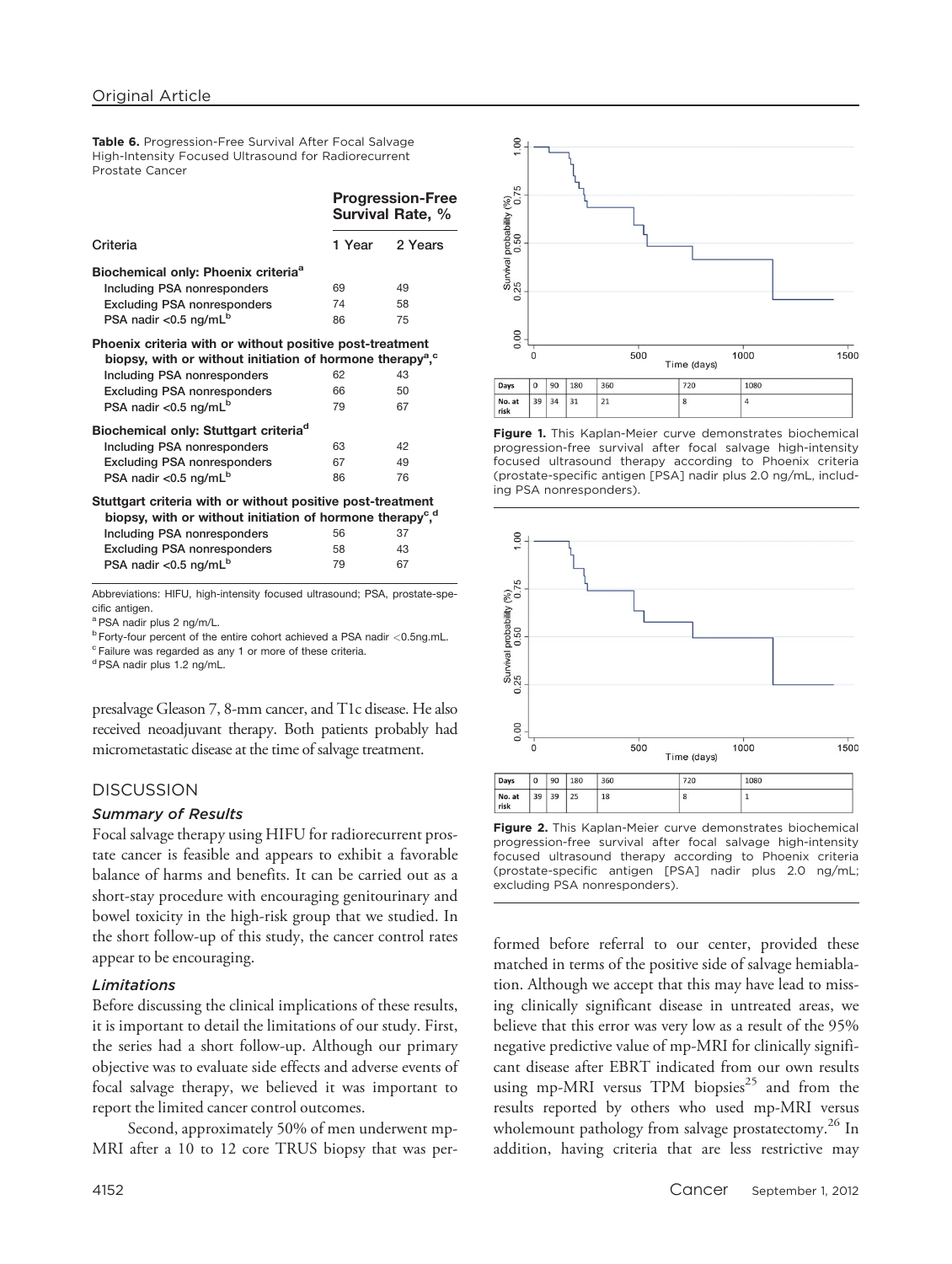

Figure 3. These Kaplan-Meier curves of biochemical progression-free survival after focal salvage high-intensity focused ultrasound therapy illustrate the effect of prostate-specific (PSA) nadir.

improve the external validity of our results, because many do not accept that TPM biopsies are needed before focal therapy.

Third, approximately 33% of men were placed on androgen suppression by referring physicians. Although we insisted that men completely stop hormone therapy from the time they were first evaluated at our unit, we accept that this is an important confounder in the cancer control rates. In fact, the use of hormones in this group may result in spurious progression, because, as men come off hormones, the testosterone and PSA levels are likely to rise, independent of the presence of cancer. This effect may be more evident in the focal setting rather than the whole-gland setting, because there is significantly more untreated tissue.

Fourth, applying Stuttgart and Phoenix criteria for failure may not be valid in a focal strategy. We decided to use these definitions in a pragmatic fashion in the absence of other validated definitions.<sup>27</sup> Indeed, with untreated tissue potentially secreting PSA, the opportunities for focal therapy to fail by traditional biochemical criteria are likely to be greater. Furthermore, the 3-year Stuttgart failure rates are considerably worse than the Phoenix-defined failure rates. This may have been caused by a PSA bounce after the withdrawal of androgen-deprivation therapy, although this probably is unlikely for the following reason: The failure rates with Stuttgart criteria simply may have been because Stuttgart criteria are stricter. Essentially, patients fail earlier according to Stuttgart criteria versus Phoenix criteria, but a similar number of patients fail overall. For instance, there were 16 failures according to Phoenix criteria and 18 according to Stuttgart criteria overall. Furthermore, the time to Stuttgart failure is shorter than the time to Phoenix failure (median, 225.5 days vs 239 days). It is likely that, with longer follow-up, the 2 Stuttgart failures probably also would have been failures according to Phoenix criteria.

Finally, the median radiation dose in this series was 64 Gy, which is lower than the standard doses delivered in the current era. Therefore, our toxicity data may underestimate those obtained from men who were treated on dose-escalation protocols.

#### Clinical Implications

The toxicity from focal salvage therapy seems to be lower that the toxicity from whole-gland salvage therapy using the same ablative modality. We reported on toxicity profiles in our whole-gland salvage series<sup>20</sup> using this approach. Toxicity can be evaluated by reporting Clavien complications, all of which suggest that focal salvage is a less toxic therapy than whole-gland salvage. In summary, Clavien 1 rates were 32% versus 8%, Clavien 2 rates were 12% versus 0%, Clavien 3a rates were 14% versus 3%, Clavien 3b rates were 48% versus 23% and Clavien 4 rates were 3.6% versus 0%, respectively. The rectal fistula rate was higher for whole-gland salvage at 2.6% compared with 3.6% for focal salvage.

PSA response rates appeared to be similar between whole-gland and focal salvage HIFU, although follow-up periods were different. For focal salvage, the 1-year and 2 year progression-free survival rates (Phoenix criteria) were 69% and 49%, respectively; and, for whole-gland salvage, the 2-year and 3-year progression-free survival rates were 66% and 48%, respectively.

To our knowledge, only 1 other case series has evaluated the role of focal (hemiablation) salvage cryotherapy in 19 men. $5$  Of 19 men in that series, 1 developed incontinence, and stricture formation occurred in another. Those authors reported that 1 man developed a urethral ulcer, which was managed conservatively and may have been a subclinical rectourethral fistula. The cancer control rates in that focal salvage cryotherapy series used American Society for Therapeutic Radiation and Oncology criteria (3 consecutive rises in PSA above nadir); thus, it is difficult to directly compare our outcomes, which were based on Stuttgart and Phoenix criteria. However, our results do reinforce these data in demonstrating that a focal salvage approach is feasible and safe. Furthermore, the rates of genitourinary and pelvic complications appear to be encouragingly low.<sup>8</sup>

One of the major challenges in selecting men who are suitable for salvage therapy is accurate staging. It is estimated that up to 50% of men who fail EBRT may have distant metastatic disease.<sup>3</sup> The proportion of men who fail within any salvage therapy series that has been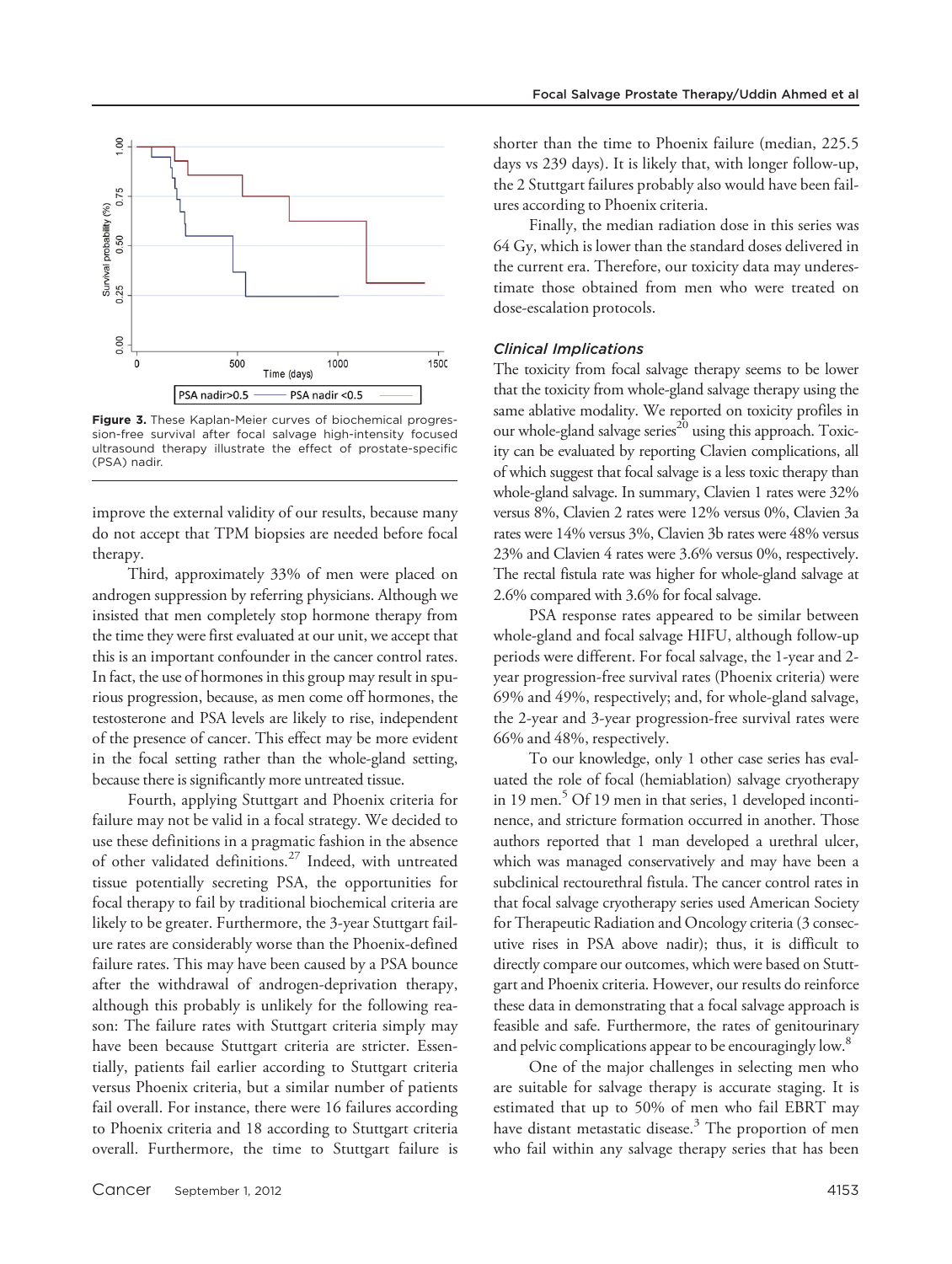published depends as much on case-selection criteria as it does on technique.<sup>28</sup> Our principal qualification, men with clinically, radiologically (MRI, bone-scan, and computed tomography/FDG-PET), and pathologically proven, localized cancer, still may miss metastatic disease.

Localization of disease within the gland is the key to facilitating focal salvage therapy. TPM appears to be the gold standard for intraprostatic detection and localization<sup>29</sup>; it has the added advantage that the needle does not traverse rectal mucosa, thus minimizing injury to an area that has poor tissue viability from previous radiation exposure.<sup>30</sup> Although, in the interim, TPM ideally should be used to histologically verify localized recurrence, mp-MRI is likely to be used increasingly for this purpose followed by targeted biopsies.<sup>20,21</sup>

In conclusion, focal salvage therapy using HIFU for localized recurrence after radiotherapy may have potential as a treatment option in a select group of men. This strategy may lead to less harm, although the extent to which cancer control outcomes are affected has yet to be determined. The challenges in staging remain to rule out metastatic disease and localization of cancer and to identify disease that is amenable to tissue preservation.

#### FUNDING SOURCES

This work was supported by the Pelican Cancer Foundation (charity), the Medical Research Council (United Kingdom), Prostate UK (charity), St. Peters Trust (charity), and the Prostate Cancer Research Foundation (charity). Mark Emberton receives support from the United Kingdom National Institute of Health Research University College Hospital/University College London Comprehensive Biomedical Research Center. None of the funding sources had any role or input into the design or conduct of the study; the collection, management, analysis, or interpretation of the data; or the preparation, review, or approval of the article.

# CONFLICT OF INTEREST DISCLOSURES

M.E. and H.U.A. receive research funding for other clinical trials in imaging and therapy of prostate from Steba Biotech (France), Advanced Medical Diagnostics SAS (Belgium), and USHIFU/Focus Surgery (United States). M.E. is a paid medical consultant to Steba Biotech, Advanced Medical Diagnostics, USHIFU, and GlaxoSmithKline. H.U.A. is a paid medical consultant for Steba Biotech (these funds are paid into a university discretionary research account). H.U.A. and M.E. have both received payments to attend medical conferences from the above companies. M.E. is a paid consultant to GlaxoSmithKline and holds stock rights/options in Advanced Medical Diagnostics. N.M. is a paid consultant for USHIFU.

#### REFERENCES

- 1. Bannuru RR, Dvorak T, Obadan N, et al. Comparative evaluation of radiation treatments for clinically localized prostate cancer: an updated systematic review. Ann Intern Med. 2011;155:171-178.
- 2. Zelefsky MJ, Kuban DA, Levy LB, et al. Multi-institutional analysis of long-term outcome for stages T1-T2 prostate cancer treated with permanent seed implantation. Int J Radiat Oncol Biol Phys. 2007;67:327-333.
- 3. Agarwal PK, Sadetsky N, Konety BR, et al. Cancer of the Prostate Strategic Urological Research Endeavor (CaPSURE). Treatment failure after primary and salvage therapy for prostate cancer: likelihood, patterns of care, and outcomes. Cancer. 2008;112:307-314.
- 4. Grossfeld GD, Li YP, Lubeck DP, et al. Predictors of secondary cancer treatment in patients receiving local therapy for prostate cancer: data from Cancer of the Prostate Strategic Urologic Research Endeavor. J Urol. 2002;168:530-535.
- 5. Taylor LG, Canfield SE, Du XL. Review of major adverse effects of androgen-deprivation therapy in men with prostate cancer. Cancer. 2009;115:2388-2399.
- 6. Nguyen PL, D'Amico AV, Lee AK, Suh WW. Patient selection, cancer control, and complications after salvage local therapy for postradiation prostate-specific antigen failure: a systematic review of the literature. *Cancer*. 2007;110:1417-1428.
- 7. Boukaram C, Hannoun-Levi JM. Management of prostate cancer recurrence after definitive radiation therapy. Cancer Treat Rev. 2010;36:91-100.
- 8. Zacharakis E, Ahmed HU, Ishaq A, et al. The feasibility and safety of high-intensity focused ultrasound as salvage therapy for recurrent prostate cancer following external beam radiotherapy. BJU Int. 2008;102:786-792.
- 9. Ahmed HU, Freeman A, Kirkham A, et al. Focal therapy in men with localised prostate cancer: a phase I/II trial. *J Urology*. 2011;185: 1246-1254.
- 10. Eisenberg ML, Shinohara K. Partial salvage cryoablation of the prostate for recurrent prostate cancer after radiotherapy failure. Urology. 2008;72:1315-1318.
- 11. Gowardhan B, Greene D. Salvage cryotherapy: is there a role for focal therapy? J Endourol. 2010;24:861-864.
- 12. Huang WC, Kuroiwa K, Serio AM, et al. The anatomical and pathological characteristics of irradiated prostate cancers may influence the oncological efficacy of salvage ablative therapies. J Urol. 2007;177:1324-1329.
- 13. Pucar D, Hricak H, Shukla-Dave A, et al. Clinically significant prostate cancer local recurrence after radiation therapy occurs at the site of primary tumor: magnetic resonance imaging and step-section pathology evidence. Int J Radiat Oncol Biol Phys. 2007;69:62-69.
- 14. Cellini N, Morganti AG, Mattiucci GC, et al. Analysis of intraprostatic failures in patients treated with hormonal therapy and radiotherapy: implications for conformal therapy planning. Int J Radiat Oncol Biol Phys. 2002;53:595-599.
- 15. Arakawa A, Song S, Scardino PT, Wheeler TM. High grade prostatic intraepithelial neoplasia in prostates removed following irradiation failure in the treatment of prostatic adenocarcinoma. Pathol Res Pract. 1995;191:868-872.
- 16. Cheng L, Cheville JC, Pisansky TM, et al. Prevalence and distribution of prostatic intraepithelial neoplasia in salvage radical prostatectomy specimens after radiation therapy. Am J Surg Pathol. 1999;23:803-808.
- 17. Ahmed HU, Pendse D, Illing R, et al. Will focal therapy become a standard of care for men with localized prostate cancer? Nat Clin Pract Oncol. 2007;4:632-642.
- 18. Roach M 3rd. Primary focal unilateral nerve-sparing cryoablation for very early prostate cancer: is it enough or too much, or do we know? Cancer J. 2010;16:542-543.
- 19. Ahmed HU. The index lesion and the origin of prostate cancer. N Engl J Med. 2009;361:1704-1706.
- 20. Ahmed HU, Cathcart P, Chalasani V, et al. Whole-gland salvage high-intensity focused ultrasound therapy for localized prostate cancer recurrence after external beam radiation therapy [published online ahead of print November 9, 2011]. Cancer. 2011.
- 21. Litwin MS, Hays RD, Fink A, et al. The UCLA Prostate Cancer Index: development, reliability, and validity of a health-related quality of life measure. Med Care. 1998;36:1002-1012.
- 22. Rosen RC, Riley A, Wagner G, et al. The International Index of Erectile Function (IIEF) a multidimensional scale for assessment of erectile dysfunction. Urology. 1997;49:822-830.
- 23. Clavien PA, Sanabria JR, Strasberg SM. Proposed classification of complications of surgery with examples of utility in cholecystectomy. Surgery. 1992;111:518-526.